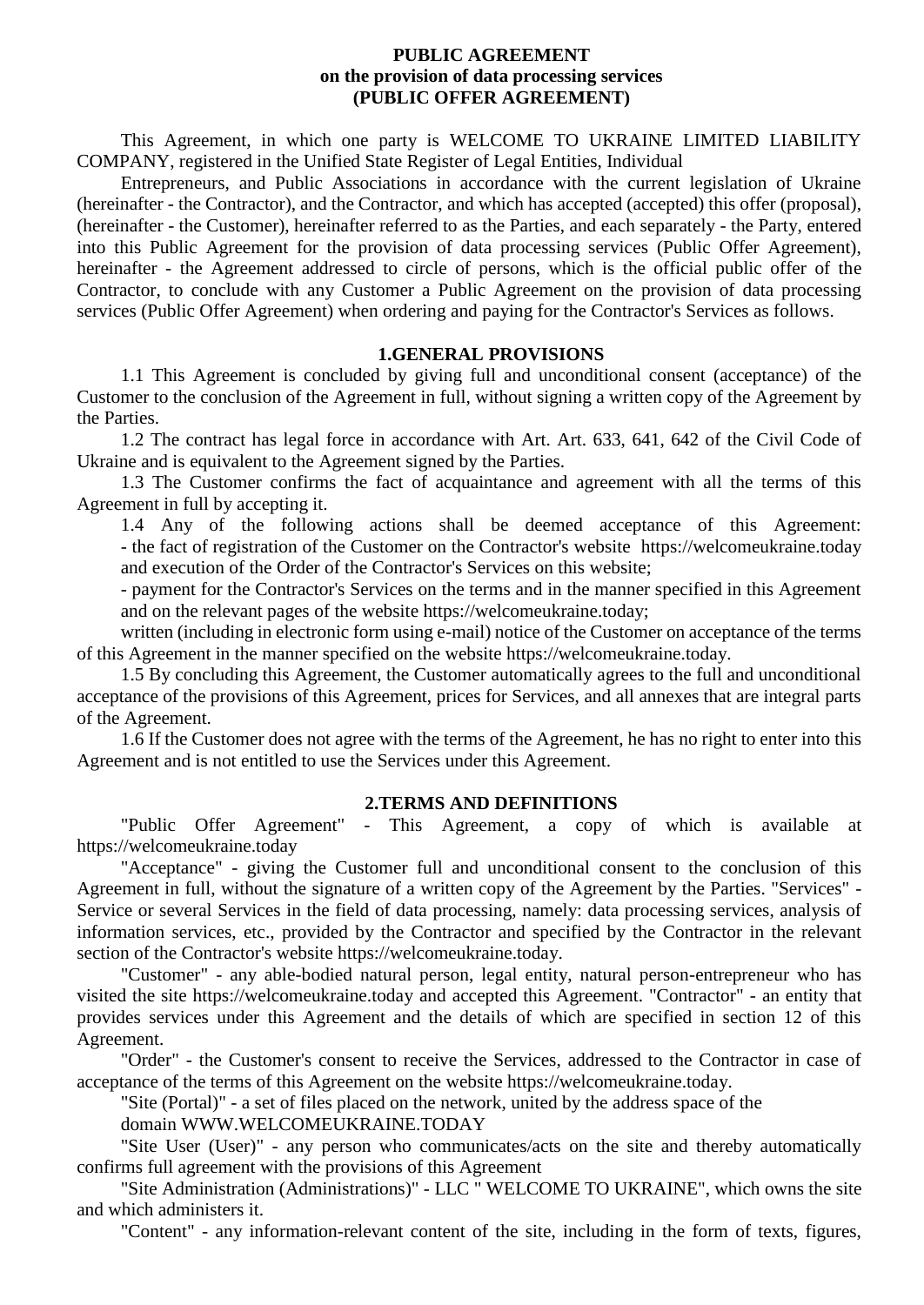photos, videos and graphics, news, and other materials.

## **3. SCOPE OF THE CONTRACT**

3.1 The Contractor undertakes to provide the Services to the Customer on the terms and in the manner specified in this Agreement, and the Customer undertakes to accept and pay for the ordered Services on the terms and in the manner specified in this Agreement.

3.2 The Customer and the Contractor confirm that this Agreement is not a fictitious or fictitious transaction or a transaction concluded under the influence of pressure or fraud.

# **4. RIGHTS AND OBLIGATIONS OF THE CONTRACTOR**

4.1 The Contractor is obliged to:

- comply with the terms of this Agreement;
- to provide the Customer with Services of proper quality;
- objectively inform the Customer about the Services and the conditions of their provision on the website https://welcomeukraine.today.

4.2 The Contractor has the right to:

- unilaterally suspend the provision of services under this Agreement in case of violation by the Customer of the terms of this Agreement;
- unilaterally refuse to provide services under this Agreement in case of violation by the Customer of the terms of this Agreement;
- other rights in accordance with the current legislation of Ukraine and this Agreement.

# **5. RIGHTS AND OBLIGATIONS OF THE CUSTOMER**

5.1 The customer is obliged to:

- timely pay and receive the Order in accordance with the terms of this Agreement;
- to get acquainted with the information about the Services, which are posted on the site. 5.2 The customer has the right to:
- place an Order for the Services listed on the relevant page of the website https://welcomeukraine.today;
- require the Contractor to provide Services in accordance with the terms of this Agreement;
- other rights in accordance with the current legislation of Ukraine and this Agreement.

## **6. ORDER PROCEDURE**

6.1 The Customer places the Order on the relevant page of the website https://welcomeukraine.today by agreeing to enter into the Agreement after reviewing it by clicking the appropriate button "consent" in the "Insurance Policy" section of the website https://welcomeukraine.today.

6.2 Term of processing by the Contractor of the Order - instantly from the moment of its registration.

# **7. CONTRACT PRICE AND PAYMENT PROCEDURE**

7.1 The price of each individual service is determined by the Contractor and indicated on the relevant page or in the relevant section of the Site [https://welcomeukraine.today](https://welcomeukraine.today/)

7.2 The Contract Price (Order Value) is determined by adding (summing up) the value of all Services selected by the Customer

7.3 The Customer pays for the Services of the Contractor on the basis of this Agreement in the national currency of Ukraine hryvnia. The Parties agree that the equivalent value of the Services determined on the relevant page of the Website https://welcomeukraine.today in Euro shall be paid by the Customer in Hryvnia in accordance with the weighted average hryvnia exchange rate to the Euro rate determined by the Contractor as the market rate.

7.4 The cost of the Services is 8% (service fee for processing the questionnaire, personal data, as well as their storage and transfer) of the cost of the service provided by the site partners.

7.5 Payment for Services is made in one of the following ways:

7.5.1 Transfer of funds to the current account of the Contractor (if the Customer is a natural or legal person);

7.5.2 By means of other means of payment specified on the Site (if the Customer is an individual).

7.6 The moment of payment for the Services is considered to be the time of crediting and funds to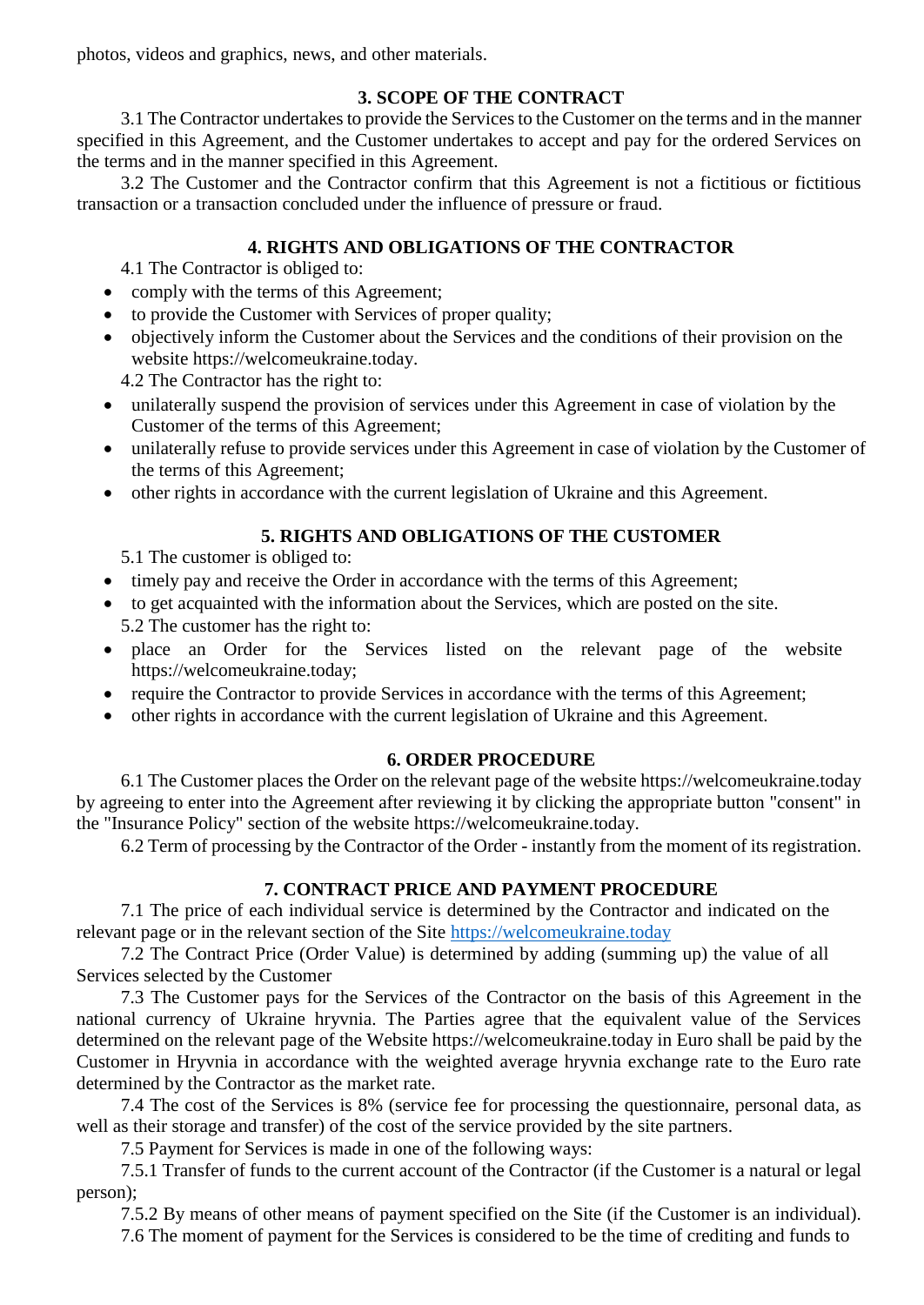the current account of the Contractor.

7.7 Payment for the Services is made by the Customer from the moment of concluding the Agreement by the Parties and issuing the relevant invoice by the Contractor.

7.8 The Customer pays the cost of third-party services independently and at its own expense if it is necessary to receive the Contractor's Services under this Agreement (for example, Internet access services, etc.).

## **8. PROCEDURE FOR RECEIVING SERVICES. PROCEDURE FOR CAPTURE-TRANSMISSION SERVICES PROVIDED**

8.1 The rules for providing and receiving the Services are set out on the relevant page of the Site https://welcomeukraine.today. All questions that arose in the process of payment and receipt of Services. The Customer may find out the Contractor's details from the contact details specified in Section 12 of this Agreement.

8.2 If within two calendar days from the date of receipt of the Service from the Customer no written comments have been received by the Contractor, it is considered that the Services are provided by the Contractor under this Agreement of proper quality and within the relevant time.

## **9. RESPONSIBILITY OF THE PARTIES AND SETTLEMENT OF DISPUTES**

9.1 For non-performance or improper performance of their obligations under this Agreement, the parties shall be liable in accordance with the applicable law of Ukraine.

9.2 All disputes arising out of or in connection with this Agreement shall be settled by negotiation between the Parties.

9.3 If the relevant dispute cannot be resolved through negotiations, it shall be resolved in court in accordance with the established jurisdiction and jurisdiction of such dispute in accordance with the legislation in force in Ukraine.

9.4 The Contractor shall not be liable for any failure to provide or improper provision of Services to the Customer provided that any circumstances arising through no fault of the Contractor are sent (namely - the occurrence of circumstances arising from the fault or negligence of the Customer and/or the occurrence of circumstances due to the fault or negligence of any third party (any third parties), partners of the site, and/or the occurrence of force majeure).

### **10. FORCE MAJOR CIRCUMSTANCES**

10.1 The Parties shall be released from liability for non-performance or improper performance of obligations under this Agreement if it arose as a result of force majeure.

10.2 Force majeure in this Agreement means any circumstance that arose unintentionally or against the will or desire of the Parties and which cannot be foreseen or avoided, including hostilities (martial law / martial law/war), civil unrest, epidemics, blockade, earthquakes, floods, fires, as well as decisions or instructions of public authorities and administration of the state of residence of the Customer or the state of residence of the Contractor, as a result of which the Parties (or one of the Parties) will be assigned additional responsibilities restrictions and which make it impossible to further fully or partially implement the Agreement, as well as other actions or events that exist outside the will of the Parties.

10.3 If force majeure lasts for more than 3 (three) consecutive months, each Party will have the right to refuse to further fulfill its obligations under this Agreement and in this case, neither Party will be entitled to compensation to the other Party for possible damages.

### **11. OTHER TERMS OF THE AGREEMENT**

11.1 Each Party guarantees to the other Party that it has the necessary capacity, legal capacity, and all the rights and powers necessary and sufficient for the conclusion and implementation of this Agreement in accordance with its terms.

11.2 Unilateral change of the terms of the Agreement concluded by the Customer or refusal to fulfill the terms of the Agreement concluded by the Customer is inadmissible, except for the cases provided by this Agreement.

11.3 The Customer has no right to transfer its rights and obligations to third parties without the consent of the second Contractor.